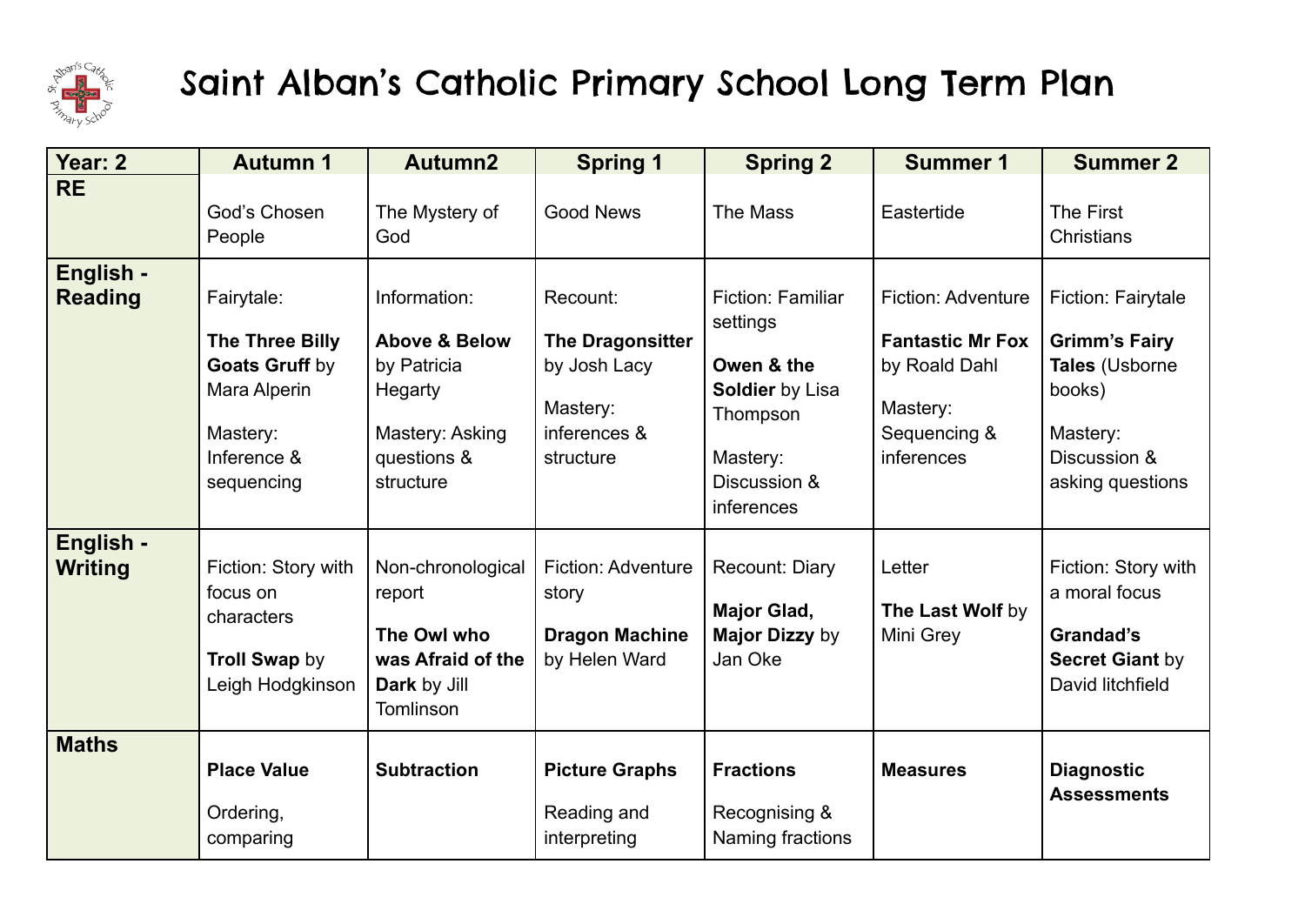|                | reading & writing<br>numbers to 100.<br><b>Addition</b><br>Numbers bonds to<br>10/20 and<br>methods.<br>Adding with<br>renaming | Simple<br>subtraction &<br>renaming<br><b>Multiplication &amp;</b><br><b>Division</b><br>2x, 5x, 10x tables<br>Simple methods | <b>Shape</b><br>Naming and<br>identifying<br>properties of 2D &<br>3D shapes<br>(Consolidation of<br>place<br>value/addition &<br>Subtraction/<br><b>Multiplication &amp;</b><br>Division) | Fractions of<br>amounts<br>Recognising<br>equivalent<br>fractions<br><b>Position and</b><br><b>Direction</b><br>Turns, rotation<br>and patterns<br>(Consolidation of<br>place<br>value/addition &<br>Subtraction/<br>Multiplication &<br>Division) | Length, mass,<br>volume, time,<br>temperature<br><b>Reasoning Skills</b><br>& Word<br><b>Problems</b><br>(Consolidation of<br>place<br>value/addition &<br>Subtraction/<br>Multiplication &<br>Division) | Consolidation and<br>preparation for<br>year 3 |
|----------------|---------------------------------------------------------------------------------------------------------------------------------|-------------------------------------------------------------------------------------------------------------------------------|--------------------------------------------------------------------------------------------------------------------------------------------------------------------------------------------|----------------------------------------------------------------------------------------------------------------------------------------------------------------------------------------------------------------------------------------------------|----------------------------------------------------------------------------------------------------------------------------------------------------------------------------------------------------------|------------------------------------------------|
| <b>Science</b> | <b>Uses of</b><br>everyday<br>materials<br>Materials: Good<br>choices                                                           | <b>Living things</b><br>and their<br>habitats<br>What is in your<br>habitat?                                                  | <b>Uses of</b><br>everyday<br>materials<br>Materials:<br>Shaping up                                                                                                                        | <b>Plants</b><br>The apprentice<br>gardener                                                                                                                                                                                                        | Animals,<br>including<br>humans<br>Growing up                                                                                                                                                            | Animals,<br>including<br>humans<br>Take care   |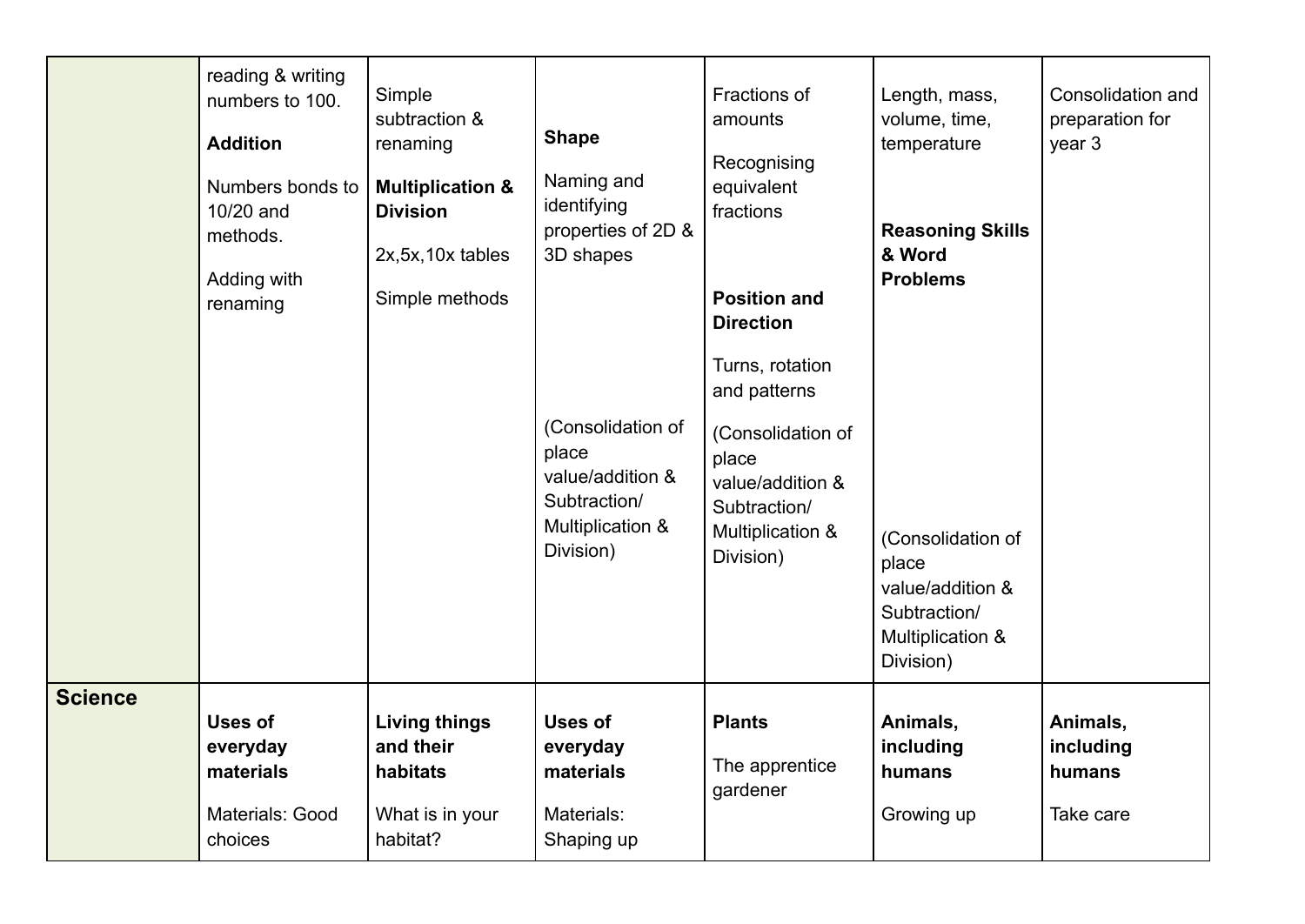|                  |                                                                                                                                                  | Our Changing<br>World (habitats)                                                                        | Our Changing<br>World (habitats)                                                          |                                                                                                    | Our Changing<br>World (animals)                                                                               | <b>Plants</b><br>The apprentice<br>gardener<br>Our Changing<br>World (habitats)                                                     |
|------------------|--------------------------------------------------------------------------------------------------------------------------------------------------|---------------------------------------------------------------------------------------------------------|-------------------------------------------------------------------------------------------|----------------------------------------------------------------------------------------------------|---------------------------------------------------------------------------------------------------------------|-------------------------------------------------------------------------------------------------------------------------------------|
| <b>Computing</b> | <b>IT All Around Us</b><br>What is<br>technology?<br>Where do we find<br>it?<br>How has it<br>improved our<br>lives?                             | <b>Digital</b><br>Photography<br>Devices for<br>photography<br>Landscape/portrait<br>Lighting & Effects | <b>Pictograms</b><br>Entering data<br>Creating<br>pictograms<br>Presenting &<br>Comparing | <b>Making Music</b><br>Rhythms &<br>patterns<br>Notes & Tempo<br>Making & editing<br>digital music | <b>Robot</b><br><b>Algorithms</b><br>Giving instructions<br>Making<br>predictions<br>Designing &<br>debugging | <b>Quizzes</b><br>Scratch:<br>Creating, editing<br>& evaluating a<br>design                                                         |
| <b>History</b>   | Life of<br>significant<br><b>Individual</b><br>Queen Elizabeth<br>$\mathbf{I}$<br><b>Changes within</b><br>living memory<br><b>Prince Philip</b> | <b>Event beyond</b><br>living memory<br>The Great Fire of<br>London                                     | Life of<br>significant<br>individual<br><b>Marie Curie</b>                                | <b>Event beyond</b><br>living memory<br>The first flight                                           | Life of<br>significant<br>individual<br>Martin Luther King                                                    | <b>Significant</b><br>historical events,<br>people and<br>places in their<br>own locality<br>Wallasey (Year 1)<br>Wallasey (Year 2) |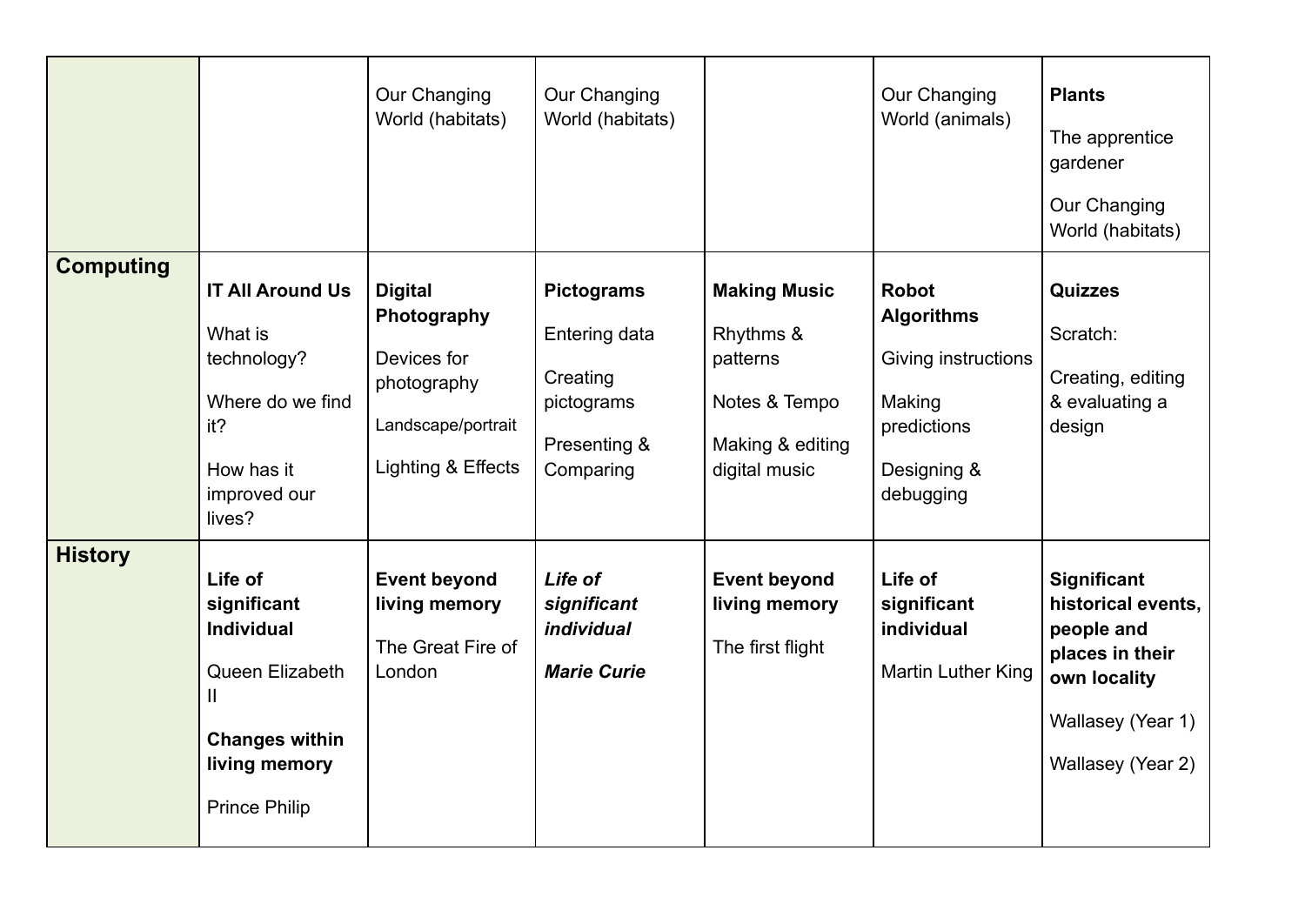|            | <b>Prince Harry</b>                                                                 |                                                                                                                                 |                                                                                                      |                                                                                                                                                                       |                                                                         |                                                                                              |
|------------|-------------------------------------------------------------------------------------|---------------------------------------------------------------------------------------------------------------------------------|------------------------------------------------------------------------------------------------------|-----------------------------------------------------------------------------------------------------------------------------------------------------------------------|-------------------------------------------------------------------------|----------------------------------------------------------------------------------------------|
| Geography  | <b>Geographical skills</b>                                                          |                                                                                                                                 | <b>Locational knowledge</b>                                                                          |                                                                                                                                                                       | Place knowledge                                                         |                                                                                              |
|            | Mapping the world                                                                   |                                                                                                                                 | Continents and oceans                                                                                |                                                                                                                                                                       | Australia                                                               |                                                                                              |
|            | Describing maps of the world                                                        |                                                                                                                                 |                                                                                                      |                                                                                                                                                                       | Compare to UK area                                                      |                                                                                              |
|            |                                                                                     |                                                                                                                                 | Climate, Weather                                                                                     |                                                                                                                                                                       |                                                                         |                                                                                              |
|            | <b>Locational knowledge</b><br>The UK, England, Scotland, Wales,                    |                                                                                                                                 |                                                                                                      |                                                                                                                                                                       | Geographical skills and fieldwork                                       |                                                                                              |
|            |                                                                                     |                                                                                                                                 |                                                                                                      |                                                                                                                                                                       | Wallasey                                                                |                                                                                              |
|            | Northern Ireland                                                                    |                                                                                                                                 |                                                                                                      |                                                                                                                                                                       | school and surrounding area                                             |                                                                                              |
| <b>ART</b> | 'Time for Play'<br>Artist Spotlight=<br>Georges Seurat<br>(Drawing and<br>Painting) | 'In the dark of<br><b>Night</b><br>Artist Spotlight:<br>Artemisia<br>Gentileschi<br>(Drawing, Painting<br>and <b>Printing</b> ) | 'In the Jungle'<br>Artist Spotlight:<br>Henri Rousseau<br>(Drawing, Painting<br>and <b>Collage</b> ) | The Beauty of<br><b>Flowers'</b><br>Artist Spotlight:<br>Georgia O'keeffe<br>(Drawing, Painting<br>and Printing,<br><i>textiles</i> )<br>watercolour<br><b>paints</b> | Food<br>Artist Spotlight:<br>Paul Cezanne<br>(Digital, <i>Drawing</i> ) | <b>Aboriginal Art</b><br>Artist Spotlight:<br>Drawing, Painting,<br>Printing, <b>Weaving</b> |
| <b>DT</b>  | <b>Structures:</b>                                                                  |                                                                                                                                 | <b>Mechanisms:</b>                                                                                   |                                                                                                                                                                       | Food preparation:                                                       |                                                                                              |
|            | Frame & Solid Structures                                                            |                                                                                                                                 | Lever, wheel & axles                                                                                 |                                                                                                                                                                       | Preparing and designing                                                 |                                                                                              |
| <b>MFL</b> | N/A                                                                                 | N/A                                                                                                                             | N/A                                                                                                  | N/A                                                                                                                                                                   | N/A                                                                     | N/A                                                                                          |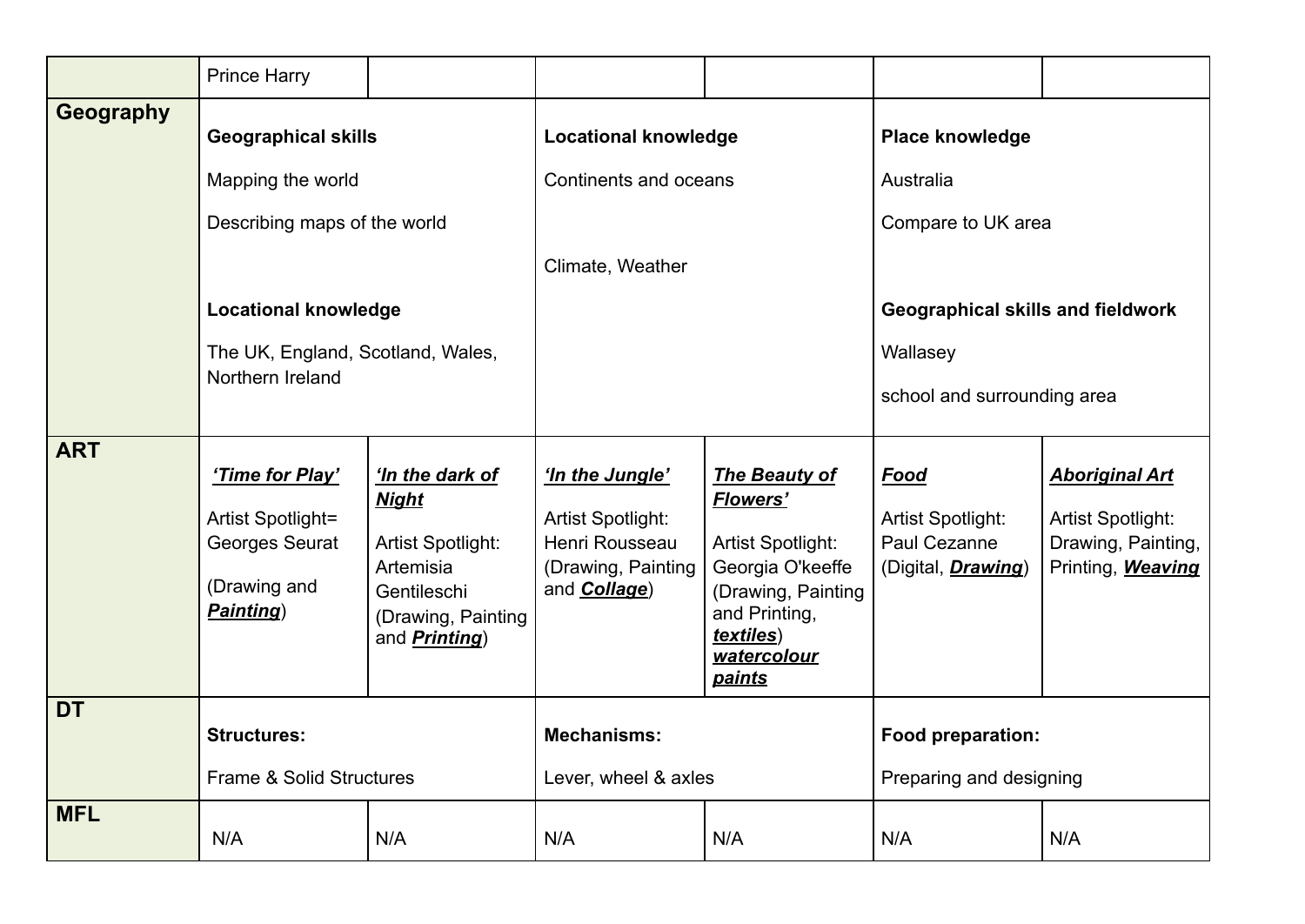| <b>Music</b> | African call and<br>response song -<br>Animals                                                                                                                                                                                                                                                                                                                          | Orchestral<br>instruments:<br><b>Traditional stories</b> | Musical me:<br>Singing and<br>playing a song                                                                                                                                                                | Dynamics, timbre,<br>tempo and motifs:<br>Space | On this island:<br>British songs and<br>sounds                                                                                                                                       | Myths and<br>legends |
|--------------|-------------------------------------------------------------------------------------------------------------------------------------------------------------------------------------------------------------------------------------------------------------------------------------------------------------------------------------------------------------------------|----------------------------------------------------------|-------------------------------------------------------------------------------------------------------------------------------------------------------------------------------------------------------------|-------------------------------------------------|--------------------------------------------------------------------------------------------------------------------------------------------------------------------------------------|----------------------|
| <b>PE</b>    | <b>Target Games</b>                                                                                                                                                                                                                                                                                                                                                     | Dance                                                    | Net & Wall                                                                                                                                                                                                  | Invasion                                        | Gym                                                                                                                                                                                  | Striking & Fielding  |
| <b>PHSCE</b> | September Value ~ RESPECT<br>October Value ~ RESPONSIBILITY<br>November $\sim$ FRIENDSHIP<br>December ~ COMPASSION<br><b>Anti-Bullying Week (November)</b><br>ALL YEAR GROUPS (At your<br>appropriate level)<br>3 weeks on:<br>*Be Nice/Do your best/Never give up<br><i><b>*Class Rules</b></i><br>* E-Safety ~ USE ICT TIME, put into<br>PSHE book (school rules/use) | <b>Orange = Character Education Book</b>                 | January ~ HOPE<br>February ~ INTEGRITY<br>March ~ FORGIVENESS (Covered in<br><b>RE</b> work)<br>Fairtrade Fortnight (2 weeks) ~ using<br><b>CAFOD</b><br>(finish off)<br><b>Green = Growth Mindset Book</b> | <b>Orange = Character Education Book</b>        | May $\sim$ Gentleness (Covered in RE<br>work)<br>June $\sim$ FAITH<br>July ~ JUSTICE<br><b>Green = Growth Mindset Book</b><br>(finish off)<br><b>Blue = Thinking Classrooms Book</b> |                      |